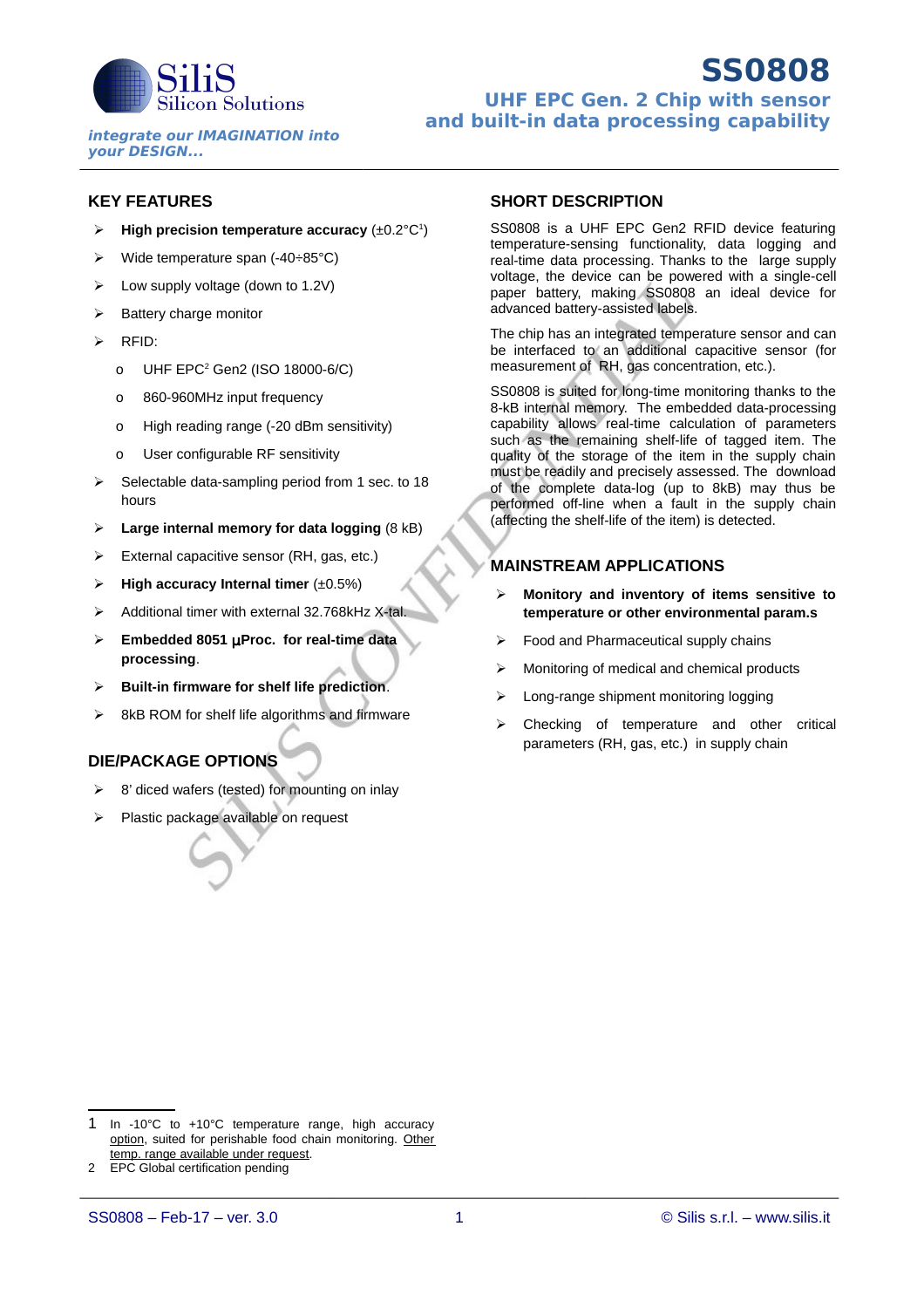

## **SS0808 UHF EPC Gen. 2 Chip with sensor and built-in data processing capability**

### **BLOCK DIAGRAM**

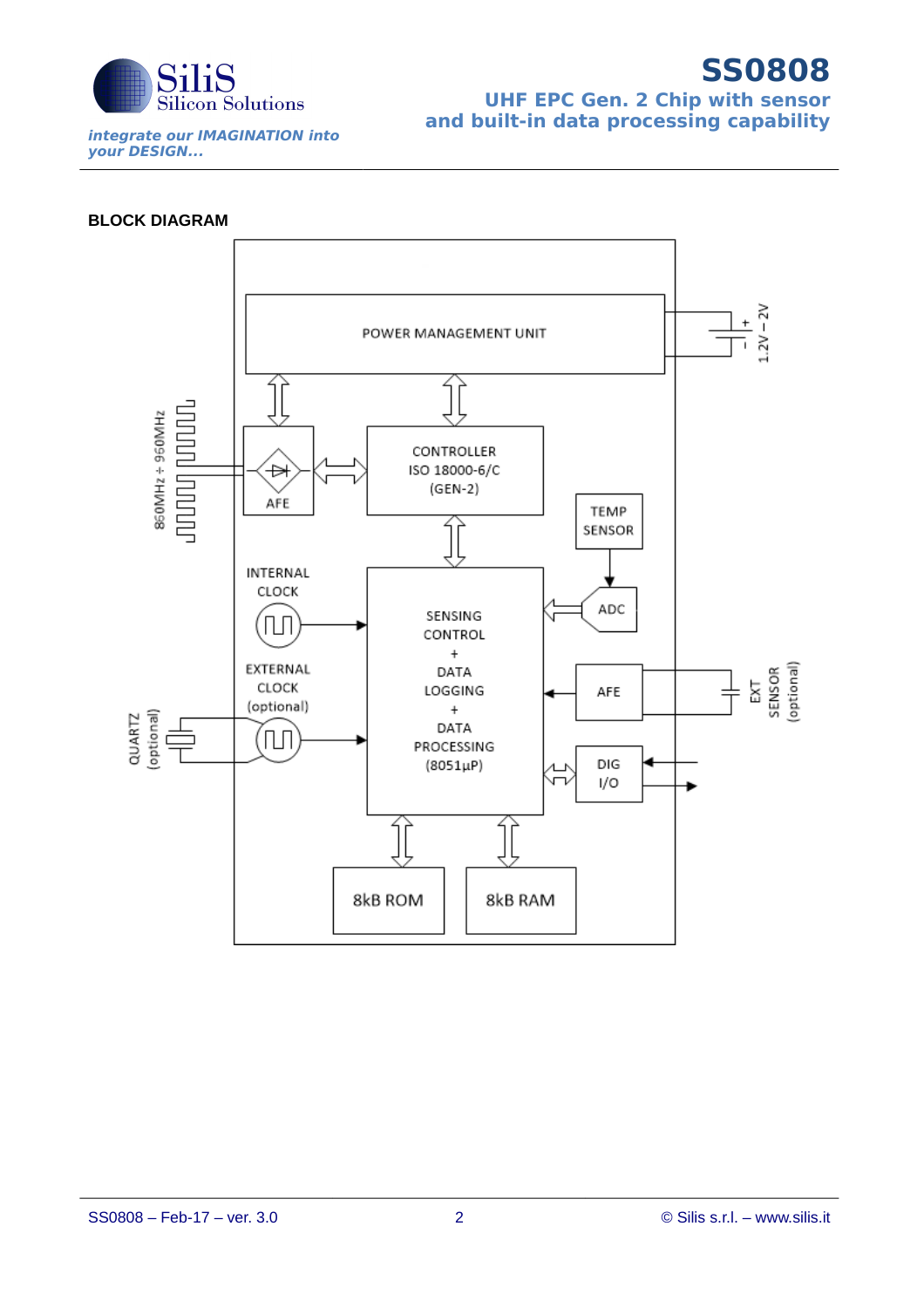

# **SS0808 UHF EPC Gen. 2 Chip with sensor and built-in data processing capability**

## **PACKAGED VERSION**

| N.           | <b>Name</b>                   | <b>Description</b>                                                           | <b>Mandatory/</b><br>Optional |  |
|--------------|-------------------------------|------------------------------------------------------------------------------|-------------------------------|--|
| $\mathbf{1}$ | <b>BATTERY</b>                | Positive supply                                                              | Mandatory                     |  |
| $\sqrt{2}$   | <b>NC</b>                     |                                                                              |                               |  |
| 3            | <b>EXT CAP</b><br>SENSOR POS. | Positive pin for external capacitive sensor                                  | Optional                      |  |
| 4            | <b>EXT CAP</b><br>SENSOR NEG. | Negative pin for external capacitive sensor                                  | Optional                      |  |
| 5            | XTAL POS.                     | Positive pin for external 32.768kHz crystal (optional for ppm time accuracy) | Optional                      |  |
| 6            | XTAL NEG.                     | Negative pin for external 32.768kHz crystal                                  | Optional                      |  |
| 7            | <b>NC</b>                     |                                                                              |                               |  |
| 8            | <b>NC</b>                     |                                                                              |                               |  |
| 9            | <b>NC</b>                     |                                                                              |                               |  |
| 10           | <b>NC</b>                     |                                                                              |                               |  |
| 11           | <b>NC</b>                     |                                                                              |                               |  |
| 12           | <b>NC</b>                     |                                                                              |                               |  |
| 13           | <b>GND</b>                    | Negative supply (ground)                                                     | Mandatory                     |  |
| 14           | <b>NC</b>                     |                                                                              |                               |  |
| 15           | <b>NC</b>                     |                                                                              |                               |  |
| 16           | <b>NC</b>                     |                                                                              |                               |  |
| 17           | <b>NC</b>                     |                                                                              |                               |  |
| 18           | <b>NC</b>                     |                                                                              |                               |  |
| 19           | <b>NC</b>                     |                                                                              |                               |  |
| 20           | <b>NC</b>                     |                                                                              |                               |  |
| 21           | <b>NC</b>                     |                                                                              |                               |  |
| 22           | <b>NC</b>                     |                                                                              |                               |  |
| 23           | <b>NC</b>                     |                                                                              |                               |  |
| 24           | <b>NC</b>                     |                                                                              |                               |  |
| 25           | <b>BATTERY</b>                | Positive supply                                                              | Mandatory                     |  |
| 26           | <b>NC</b>                     |                                                                              |                               |  |
| 27           | <b>NC</b>                     |                                                                              |                               |  |
| 28           | <b>NC</b>                     |                                                                              |                               |  |
| 29           | <b>NC</b>                     |                                                                              |                               |  |
| 30           | $NC$                          |                                                                              |                               |  |
| 31           | RED LED                       | Red Led for Manual Interface                                                 | Optional                      |  |
| 32           | <b>GREEN LED</b>              | Green Led for Manual Interface                                               | Optional                      |  |
| 33           | <b>NC</b>                     |                                                                              |                               |  |
| 34           | <b>NC</b>                     |                                                                              |                               |  |
| 35           | <b>NC</b>                     |                                                                              |                               |  |
| 36           | GND                           | Negative supply (ground)                                                     | Mandatory                     |  |
| 37           | <b>NC</b>                     |                                                                              |                               |  |
| 38           | $NC$                          |                                                                              |                               |  |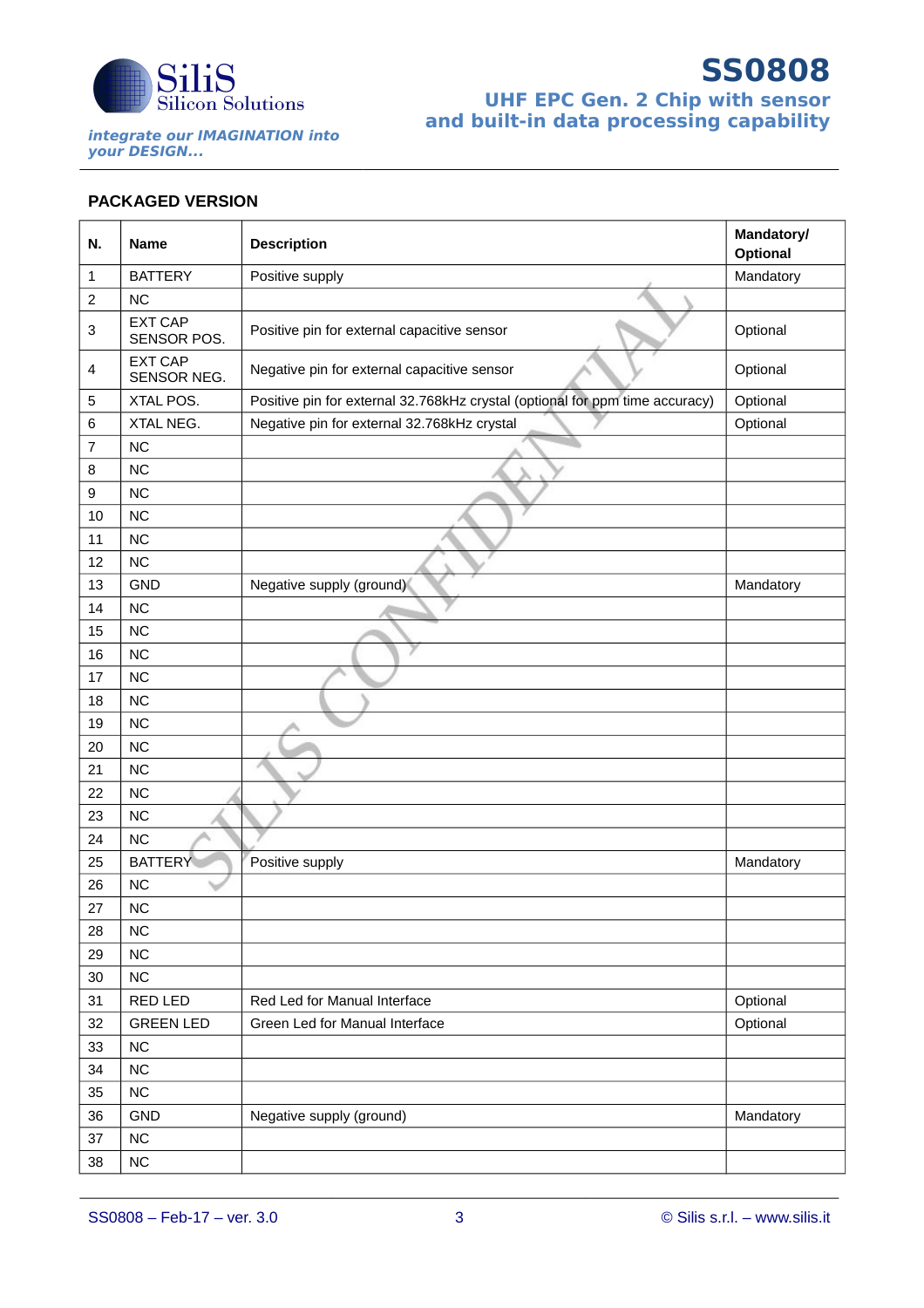

# **SS0808 UHF EPC Gen. 2 Chip with sensor and built-in data processing capability**

**integrate our IMAGINATION into your DESIGN...**

| 39 | NC.                             |                                 |           |
|----|---------------------------------|---------------------------------|-----------|
| 40 | <b>GND</b>                      | Negative supply (ground)        | Mandatory |
| 41 | <b>PUSH BUTTON</b>              | Pushbutton for Manual Interface | Optional  |
| 42 | NC.                             |                                 |           |
| 43 | NC.                             |                                 |           |
| 44 | <b>BATTERY</b>                  | Positive supply                 | Mandatory |
| 45 | NC.                             |                                 |           |
| 46 | NC.                             |                                 |           |
| 47 | <b>RF ANTENNA</b><br><b>INP</b> | RF antenna front-end            |           |
| 48 | <b>RF ANTENNA</b><br><b>INN</b> | RF antenna front-end            | Mandatory |



**NOTE** 

Only indicated pins must be connected. All other pins must be left floating